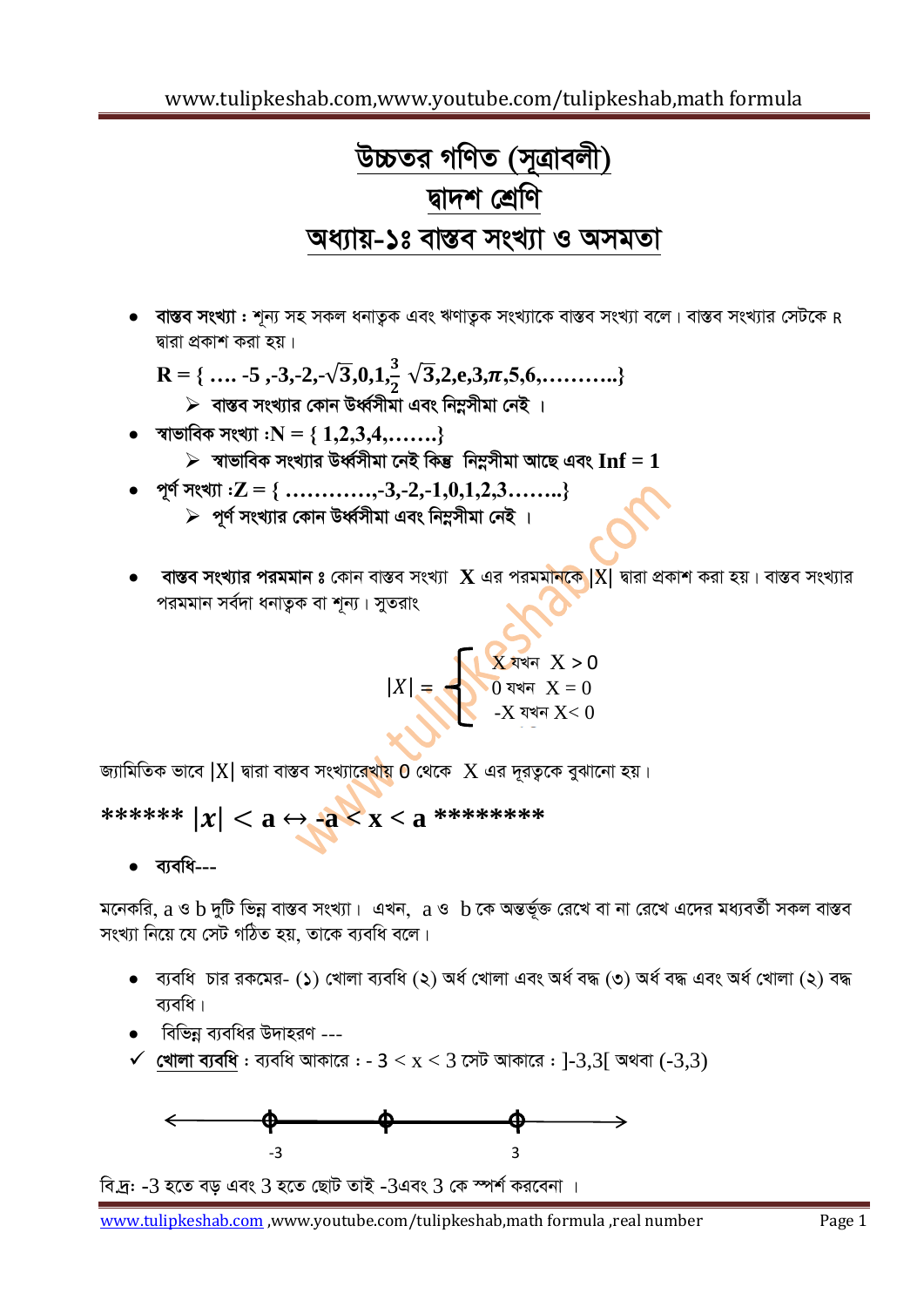$\checkmark$  অর্ধ খোলা এবং অর্ধ বদ্ধ ব্যবধি : ব্যবধি আকারে : -  $3 < x \leq 3$  সেট আকারে : ]-3,3] অথবা (-3,3]



বি.দ: -3 হতে বড এবং 3 পর্যন্ত তাই -3 স্পর্শ করবেনা কিন্তু 3কে স্পর্শ করবে ।

 $\checkmark$  অৰ্ধ বদ্ধ এবং অৰ্ধ খোলা ব্যবধি: ব্যবধি আকারে: - 3  $\leq$ x  $<$  3 সেট আকারে: [-3.3] অথবা [-3.3)



বি.দ্র: -3 থেকে শুরু এবং 3 থেকে ছোট তাই -3 স্পর্শ করবে কিন্তু 3 কে স্পর্শ করবেনা ।

 $\checkmark$  বদ্ধ ব্যবধি: ব্যবধি আকারে: - 3  $\leq$  x  $\leq$  3 সেট আকারে : [-3,3]



বি.দ্র: -3 থেকে শুরু এবং 3 পর্যন্ত ছোট তাই -3 এবং 3 উ<mark>ভয়কে স্</mark>পর্শ করবে ।

#### $\boldsymbol{\dot{\cdot}}$  উদাহরণ :  $\mathbf x$  একটি পূর্ণসংখ্যা হলে,

- $x \in [-3,5] = \{-3 \le x \le 5\} = \{-3, -2, -1, 0, 1, 2, 3, 4, 5\}$
- $X \in (-3,5] = \{-3 < x \le 5\} = \{-2,-1,0,1,2,3,4,5\}$
- $x \in [-3.5] = \{-3 \le x \le 5\} = \{-3, -2, -1, 0, 1, 2, 3, 4\}$
- $x \in [-3, 5] = \{-3 \le x \le 5\} = \{-2, -1, 0, 1, 2, 3, 4\}$

❖ বাস্তব সংখ্যার বিভিন্ন স্বীকার্য: ।

- আবদ্ধতা বিধি ঃ a,b যে কোন বাস্তব সংখ্যা হলে a + b এবং ab বাস্তব হবে।
- সংযোজন বিধি ঃ a,b,c যে কোন তিনটি বাস্তব সংখ্যা হলে, (a + b) + c = a + (b + c)

এবং (ab)c = a(bc) হবে।

- অনন্যতা বিধি ঃ a,b,c,d যে কোন বাস্তব সংখ্যা এবং a = b, c = d হলে, a + c = b + d এবং ac = bd হবে।
- $\bullet$  অভেদকের অস্তিত ঃ বাস্তব সংখ্যার সেট R এ একটি অনন্য উপাদান 0 বিদ্যমান যেন প্রত্যেক বাস্তব সংখ্যা a এর জন্য  $a + 0 = 0 + a = a$  হয়। আবার বাস্তব সংখ্যার সেট R এ একটি অনন্য উপাদান 1 বিদ্যমান যেন প্রত্যেক বাস্তব সংখ্যা a এর জন্য a.1 = 1.a = a হয়। (0 কে যোগের অভেদ আর 1 কে গুণের অভেদ বলা হয়)
- $\bullet$  বিপরীতের অস্তিত ঃ প্রত্যেক বাস্তব সংখ্যা a এর জন্য বাস্তব সংখ্যার সেট R এ একটি অনন্য উপাদান a বিদ্যমান যেন a + ( - a) = ( - a ) + a = 0 হয়। আবার প্রত্যেক বাস্তব সংখ্যা a এর জন্য, বাস্তব সংখ্যার সেট R এ একটি অনন্য উপাদান  $a^{-1}$  বিদ্যমান যেন  $a.a^{-1} = a^{-1}.a = 1$  হয়।
- বিনিময় বিধি ঃ a.b যে কোন বাস্তব সংখ্যা হলে  $a + b = b + a$  এবং ab = ba হবে।
- বন্টন বিধি ঃ a , b , c যে কোন তিনটি বাস্তব সংখ্যা হলে, a(b + c)=  $ab + ac$  এবং (a + b) $c = ac + bc$ হবে।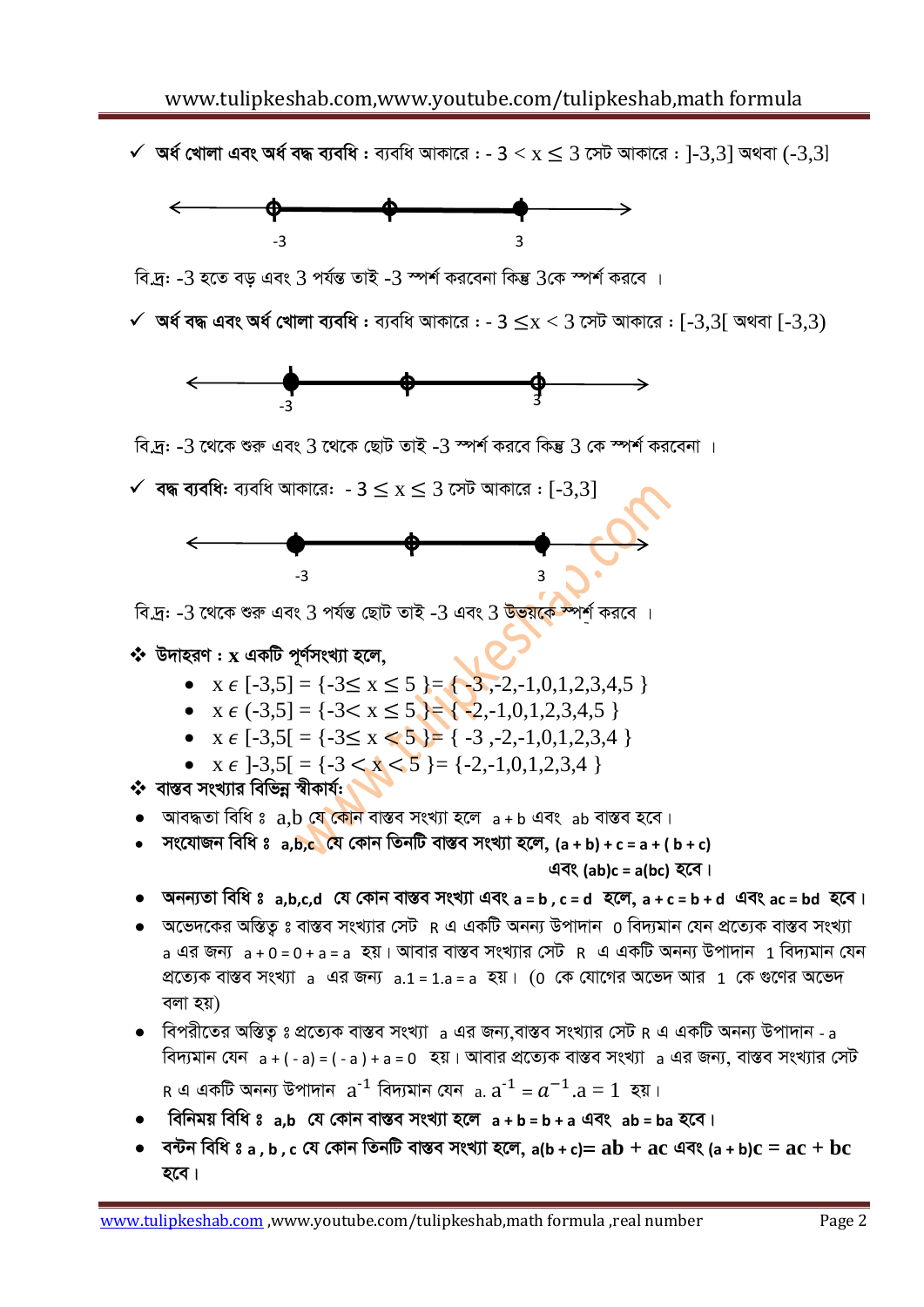• মূলদ সংখ্যা ঃ

*‡h mKj msL¨v‡K q*  $\frac{p}{\lambda}$  আকারে প্রকাশ করা যায়, তাদেরকে মুলদ সংখ্যা বলে। যেখানে *p, q* **∈ z** এবং <sub>q ≠</sub>  $0$  ।

মূলদ সংখ্যার সেটকে **Q** দ্বারা প্রকাশ করা হয় । গাণিতিক ভাবে,  $\left\{ \frac{p}{q} : p \in \mathbf{Z} \text{ . } q \in \mathbf{Z} - \{0\} \right\}$ ।

$$
Q = \{ \ldots .5, -3, -2, 0, 1, \frac{3}{2}, 2, 3, 5, 6, \ldots \}
$$

**•** অমূলদ সংখ্যা ঃ

*যে সকল সংখ্যা মূলদ নয় অৰ্থাৎ q*  $\frac{p}{q}$  আকারে প্রকাশ করা যায় না, যেখানে  $\, {\bf p}, {\bf q} \mathrel{\mathcal{E}} \mathbb{Z} \,$  এবং  $\, q \neq 0, \,$  সে সকল

সংখ্যাকে অমুলদ সংখ্যা বলা হয়। অমূলদ সংখ্যার সেটকে  $\mathbb{Q}^{\textit{c}}$  দ্বারা প্রকাশ করা হয়।

 $\alpha$ য়মন :  $\mathbb{Q}^c = \{\sqrt{3}, \pi, e, -\sqrt{3}, 2.51324345 \dots \dots \dots \dots \}$ 

## *E‡aŸ© mxgvwqZ †mU* **(upper bound)** *t*

একটি বাস্তব সংখ্যার সেট S কে ঊর্ধ্বে সীমায়িত বলা হবে, যদি এর প্রত্যেকটি উপাদান একটি বাস্তব সংখ্যা M *ধেকে বড না হয়।* 

*(*যমনঃ  $S = \{1,2,3,4,5\}$  সেটটি ঊর্ধ্বে সীমায়িত সেট<mark>। 4 এ</mark>র চেয়ে বড় যে কোন বাস্তব সংখ্যাই তার ঊর্ধ্বসীমা।

S *‡m‡Ui Giƒc AmsL¨ EaŸ© mxgv i‡q‡Q| ‡hgb :* 5,6,7,8,……*n‡"Q* S *Gi Da٩mxgv |*

## $\bullet$  নিম্নে সীমায়িত সেট (lower bound) ঃ

একটি বাস্তব সংখ্যার সেট S কে নি<mark>স্তে সীমা</mark>য়িত বলা হবে, যদি এর প্রত্যেকটি উপাদান একটি বাস্তব সংখ্যা M *†\_‡K* 

**হোট না হয়।** 

 *†hgbt* S = {1,2,3,4,5} *†mUwU wb‡¤œ mxgvwqZ|* 2 *Gi †P‡q †QvU †h †Kvb ev¯Íe msL¨vB* 

 $Z$ তার নিম্নসীমা। S সেটের এরূপ অসংখ্য নিম্নসীমা রয়েছে। যেমন : .........-3,-2,-1,0,1 হচ্ছে S এর নিম্নসীমা ।

# *jwNô EaŸ© mxgv (***supremum***) t*

একটি ঊর্ধ্বে সীমায়িত সেটের অসংখ্য ঊর্ধ্বসীমা থাকে, এর মধ্যে সবচেয়ে ছোটটিকে লঘিষ্ঠ ঊর্ধ্ব সীমা বা সুপ্রিমাম *e‡j|*

 $f$ বেমনঃ  $\mathrm{S} = \{1,2,3,4,5\}$  সেটটি ঊর্ধ্বে সীমায়িত সেট। 4 এর চেয়ে বড় যে কোন বাস্তব সংখ্যাই তার উর্ধ্বসীমা।